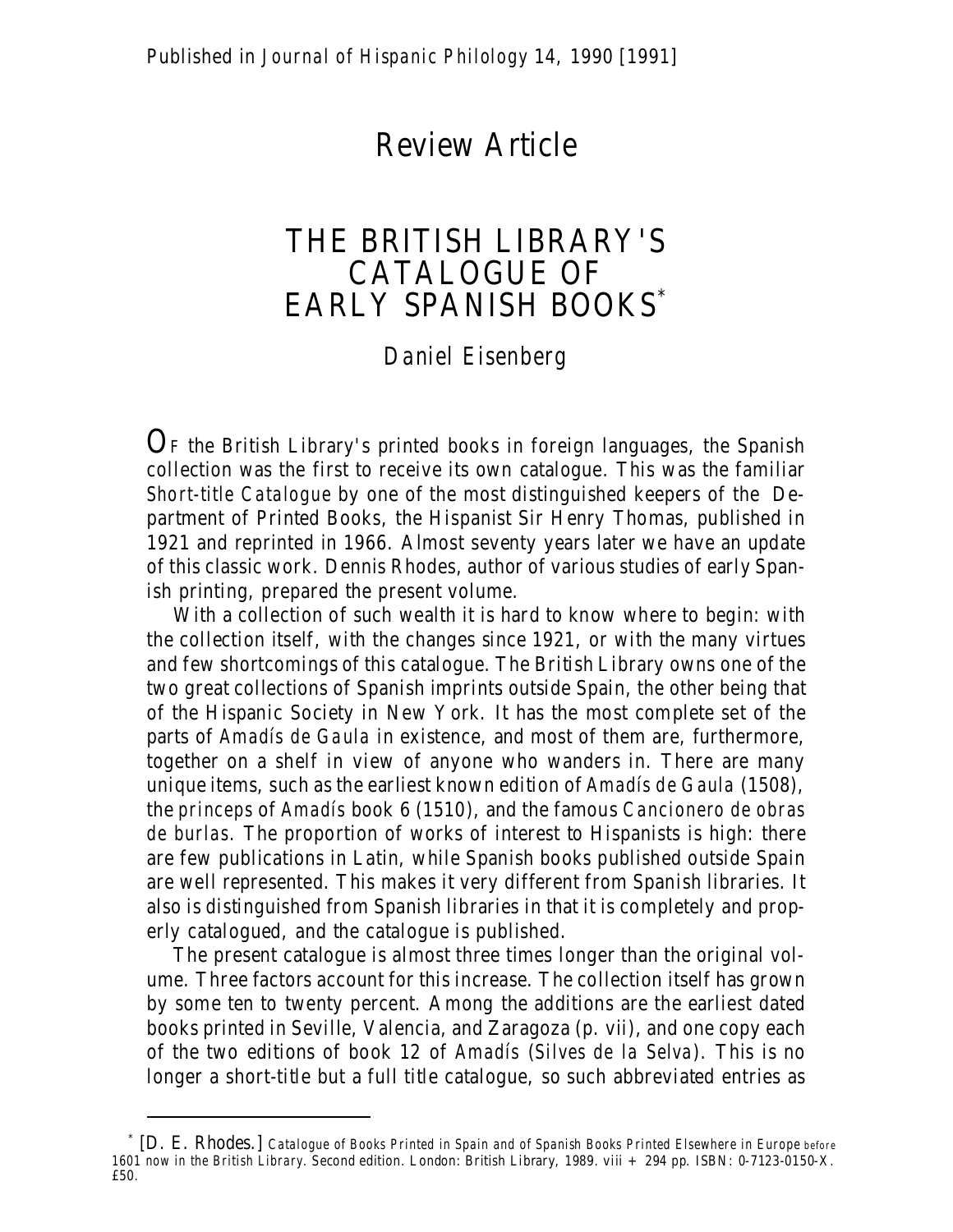Albertus Magnus's *Paraíso del alma* are now listed under their full titles, in this case *Tratado de las virtudes, intitulado Paraíso del alma.* (Throughout this review I have modernized i/j, i/y, u/v, word division, many capitals, tacitly resolved abbreviations, and added accents.) Brief annotations have been added to many of the entries, indicating which items are unique, what their condition is, giving bibliographical references and discussing typographical evidence for identifying printers. One wishes that provenances were specified when known, as in the Hispanic Society catalogue, as well as superseded shelfmarks. Finally, printer, publisher, and place indexes have been added. These are extraordinarily useful, providing, for example, additional information on Juan de la Cuesta and on the Robles family. Unfortunately non-Spanish printers are not indexed, so one cannot readily identify the books that were printed outside of Spain. There is also a sad appendix of twenty-two books "Destroyed in the War of 1939-45."

In sum, this is one of the most revised "second editions" with which this reviewer is familiar. Indeed the label "second edition," when we have moved from a short- to a full-title catalogue and tripled in length, would seem overly modest, as is the omission of the compiler's name from the title page. It is an indispensable item in any collection used for bibliographical information on early Spanish imprints.

Considering the richness of the collection, it would be most helpful if an index or (better) cross-references to translators and editors were added to the next edition. As it stands, for instance, there is no reference under Herrera to his influential edition of Garcilaso, in which his comments are far more extensive than Garcilaso's text. A more accurate intellectual landscape would be perceived were there references from Luis de Granada to his translation of John Climacus's *Escala spiritual,* from Antonio de Nebrija to his edition of the *Libri menores,* from Ambrosio Montesino to his translation of Ludolphus de Saxonia, from Alfonso de Palencia to his translation of the *Specchio di croce.*

An index of subjects to such an extensive, multinational collection is also desirable. At present one must page through the entire volume. The discoveries in doing so have been the most pleasant part of writing this review. The following are books which may be well known to some, but were not to me:

*Philographía universal de todo el mundo,* by León Hebreo, Zaragoza, 1584.

*Theatro de varios y maravillosos acaecimientos de la mudable fortuna,* of Girolamo Garimberto, Salamanca, 1572.

*Libro de reloges solares,* by Pedro Roiz, Valencia, 1576.

*Teórica y práctica de fortificación,* by Cristóbal de Rojas, Madrid, 1598.

*Libro de las costumbres de todas las gentes del mundo,* by Francisco Támara, Antwerp, 1556.

*La renunciación quel Emperador [Carlos V] ha hecho de todos los Reinos de Castilla y Aragón y quanto tenía.* Valencia, 1556. Not in Benito Sánchez Alonso, *Fuentes de la historia española e hispano-americana,* 3rd edition, II (Madrid: Revista de Filología Española, 1952). On the suggestion by R.O. Jones that Carlos was inspired by the abdication of Lisuarte in the *Sergas de Esplandián,* see my *A Study of* Don Quixote, p. 21 n. 53. Can any reader help find Jones' missing lecture on the topic?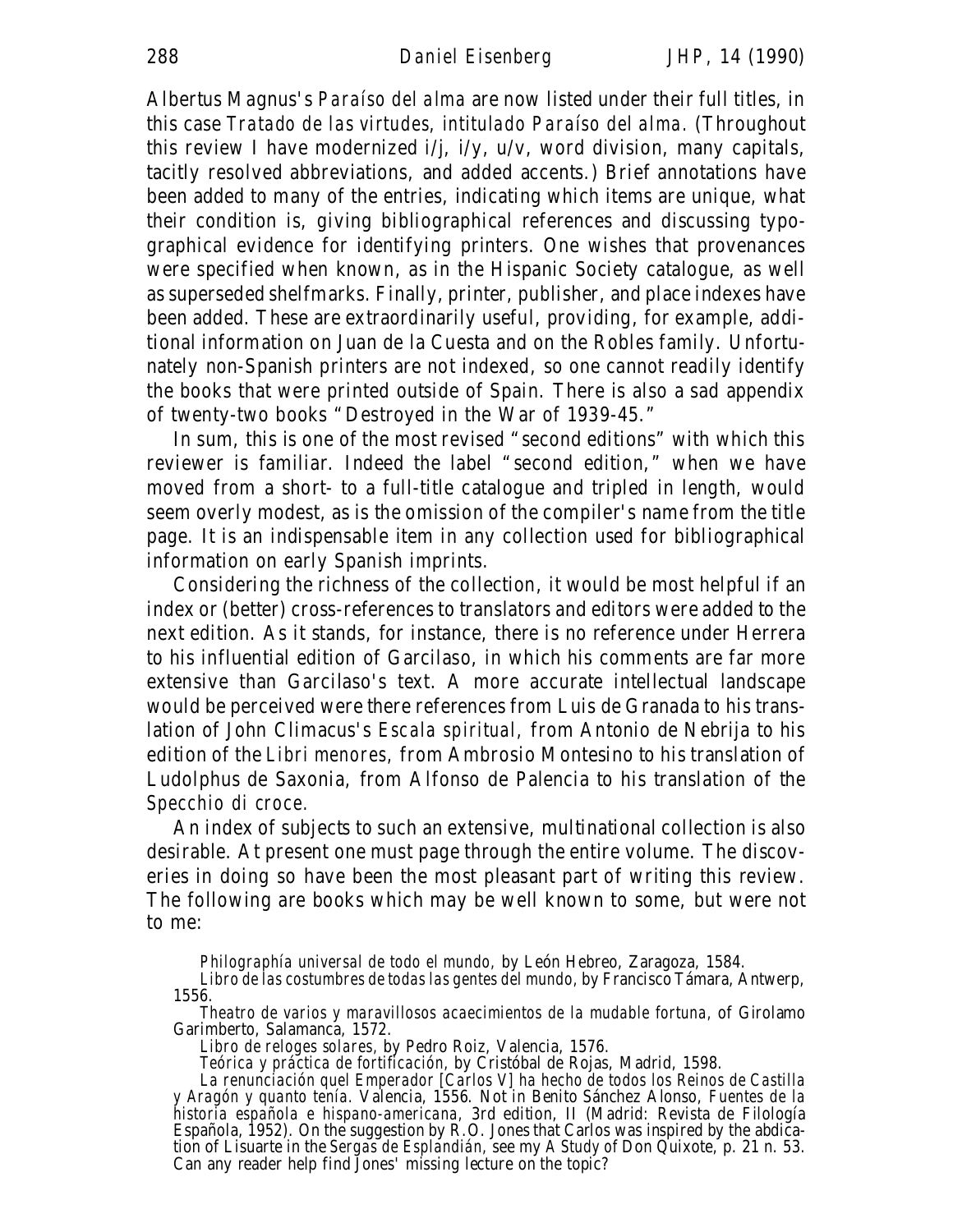Aguilón, Pedro de. *Historia del duque Carlos de Borgoña, bisabuelo del emperador Carlos Quinto*. Pamplona, por Tomás Porralis, 1586. Porralis published in 1591 an edition of the *Crónica de Juan II,* a historical substitute for chivalric fiction.

*El grande y muy sumptuoso recibimiento que hizieron en…París al Invictíssimo Emperador y rey nuestro señor [Carlos V],* Valladolid, 1540.

*Respuesta y desengaño contra las falsedades publicadas e impresas en España en bituperio de la Armada inglesa,* by "D.F.R. de M.," London, 1589.

*Pedaços de historia,* by "Raphael Peregrino," pseudonym of Antonio Pérez, "León" (actually London), 1594.

*Reglas gramaticales para aprender la lengua española y francesa,* by Antonio del Corro, Oxford, 1586.

*Dictionario, coloquios, o diálogos en quatro lenguas, flamengo, francés, español y italiano,* Antwerp, 1569.

*Libro de alabanças de las lenguas hebrea, griega, latina, castellana y valenciana,* by Martín de Viciana, Valencia, 1574.

*Heroicos hechos, y vidas de varones illustres, así Griegos, como Romanos,* by Thomás de Espinosa de los Monteros, Paris 1576.

*Compilación de los establecimientos de la orden de Santiago del espada,* ed. Juan Fernández de la Gama, Sevilla, 1503.

*Origen de la sagrada orden de cavallería, que llaman Constantiniana,* by Juan de Turiel de Rojas Ángelo Flavio, Roma, 1597.

*Diffiniciones de la sagrada religión y cavallería de sancta María de Montesa, y sanct Jorge,* by Frey Álvaro de Luna y Mendoza and Frey Francisco Rades de Andrada, Valencia, 1573.

*Vergel de plantas divinas,* by Arcángel de Alarcón, Barcelona, 1598.

*Camino del cielo,* by Luis de Alarcón, Alcalá, 1547

*Thesoro de los soberanos misterios y excelencias Divinas, que se hallan en las tres letras consonantes del Sacrosanto e Inefable nombre de Jesús,* by Domingo García, Zaragoza, 1598.

*Libro intitulado Luz y claridad del entendimiento,* by Hierónimo Calvo, Valencia, 1594.

*La scala de Paradis,* by Antonio Boteler, Barcelona, 1495.

*Sphera del universo,* by Ginés Rocamora y Torrano, Madrid, 1599.

*Historia de Sevilla,* by Alonso Morgado, Seville, 1587.

*La torre de David, moralizada por vía de diálogos,* by Hierónimo de Lemos, Medina del Campo, en casa de Francisco del Canto, a costa de Juan Boyer, 1584. What was David's tower, and why was this issued by Boyer, one of the more secular publishers?

*La poncella de Francia y de sus grandes fechos en armas*, anonymous (under "Joan d'Arc"), Seville, 1533. In the 1562 edition the title has been embellished with "sacados de la chrónica real por un cavallero discreto, imbiado por embaxador de Castilla a Francia."

"Romance del moro Calaínos de como requería de amores a la infanta Sebilla y ella le demandó en arras tres cabeças de los doze pares," Seville, 1511-15 (under "Calaynos").

*La institución para Rescate de captivos Christianos españoles que hizo Pero García Orense, alcalde mayor de Burgos,* Burgos? 1569 or later.

*Breve historia de la orden de nuestra Señora de la Merced de Redempción de cautivos, Christianos, y de algunos santos,* by Felipe de Guimerán, Valencia, 1591.

*Libro intitulado Palinodia, de la nephanda y fiera nación de los Turcos, y de su engañoso arte y cruel modo de guerrear,* by Vasco Díaz Tanco de Fregenal, Orense, 1547, printed by the author.

*Historia en la qual se trata de la origen y guerras que han tenido los Turcos*, by Vicente Rocca, Valencia, 1556.

*Sumario de la vida del primer Arçobispo de Granada, Hernando de Talavera,* by Alonso Fernández de Madrid, Granada, 1564.

*Diálogo de las guerras de Orán,* by Baltasar de Morales, Córdoba, 1593.

*Epistolae magni Turci,* found under "Muhammad II," Lérida, 1490. Why were these published? For whose use?

In the second edition of Roberto de Nola's *Libro de guisados manjares, y potajes intitulado Libro de cozina* (Logroño, 1529, "a expensas de<sup>[]</sup>[...alcaide") there is added "un regimiento de las casas de los cavalleros."

*La vida del estudiante pobre,* by Benito Carrasco, Barcelona, 1600.

*Breve explicación de la bula de la suspensión de las indulgencias por este año del santo Jubileo de 1600,* by Martín Carrillo, Zaragoza, 1600.

*Aquí se contienen unos avisos y reglas para los confessores que oyeren confessiones de los Españoles que son, o han sido en cargo a los Indios,* by Bartolomé de las Casas, Sevilla, 1552.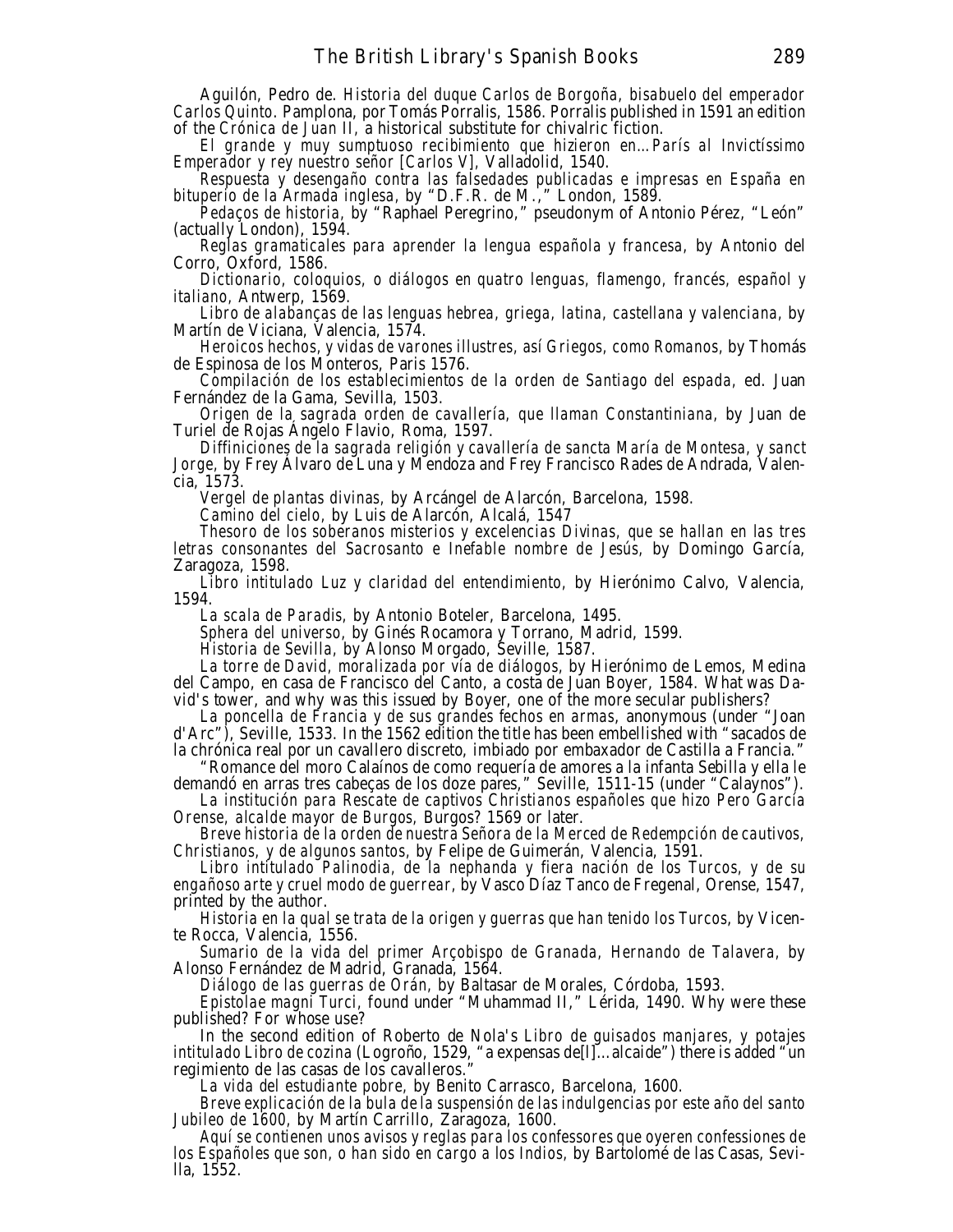*Tabla en declaración del Officio divino Góthico, o Muzárabe, de su antigüedad, y autoridad: y del orden deste rezado en general,* by Francisco de Pisa, Toledo, 1593.

*Libro y relación de las grandezas del Reyno de la China. Hecho por un Fraile descalço de la orden de Sant Francisco, de seis que fueron pressos en el dicho Reino,* anonymous, Madrid, about 1590.

*Historia de cosas del Oriente,* by Amaro Centeno, Córdoba, 1595.

*Libro llamado Antialcorano,* by Bernardo Pérez de Chinchón, Valencia, 1532.

*Confusión de la secta mahomática y del Alcorán,* by Juan Andrés, "a moor," Valencia, 1515.

*Institución de un rey christiano, colegida principalmente de la Santa Escritura, y de sagrados Doctores,* by Felipe de la Torre, Antwerp, 1556.

*Philosophía moral de príncipes,* by the Jesuit Juan de Torres, Burgos, 1596.

*Summa de casos de consciencia*, by Manuel Rodríguez, Salamanca, 1595. The British Library also has six editions of Rodríguez's *Explicación de la Bulla de la Sancta Cruzada. Libro que trata de la enfermedad de las bubas,* by Pedro de Torres, Madrid, 1600.

*Documento e instrución provechosa para las donzellas desposadas y recién casadas,* anonymous, Burgos, 1552.

*Libro intitulado Vida política de todos los estados de mugeres,* by Juan de la Cerda, Alcalá, 1599.

Strangely, the British Library does not own León Hebreo's *Diálogos de amor,* and of the many published works of Santa Teresa, only a single edition of *Camino de perfección.*

Dr. Rhodes' typographical scholarship is visible on almost every page of the volume. There is no overview of or index to it, and for this reason it may be underappreciated. Paging through the catalogue is thus also the means to identify this contribution, and to locate the corrections made to the typographical reference work of F. J. Norton. Comparing the original with the second edition, one sees how many question marks have been removed after possible printers, and how many books are assigned to a known printer for the first time. The probable dates of many undated imprints are also specified or corrected. One per page would seem a conservative estimate of these improvements, which means the printers and dates of over 200 books are identified for the first time, or with more precision than before.

Even aside from the question of indexes, the catalogue is somewhat more difficult to use than it could be. It is understandably based upon British cataloguing practice, but this will be unfamiliar to many users of the volume. The Anglicizing of many name entries compounds matters. There are cross-references from Juan Manuel to John Emmanuel and from *Enrique fijo d'Oliva* to Henry, but the user must know to look for Fernando under Ferdinand, Felipe under Philip, and, in the index of cities, Zaragoza under Saragossa. At the same time, old spelling of authors' names produces needless complications: for Alfonso el Sabio one must look under Alphonso, for Juan del Encina under Enzina, with no cross-references provided. Works published under pseudonyms are invariably filed under the pseudonym, even if such is obviously fictitious: Martín de Reina's translation of Jacobus de Cessolis's *Dechado de la vida humana. Moralmente sacado del Juego del Axedrez* is entered under "Xerxes." An introduction in Spanish explaining the organizational principles would be helpful. The system used for arranging multiple books under a single heading is unclear to me: under Jesuits, *Regulae* (1583) precedes *Copia de diversas cartas* (1556); under James, Order of, *Reformación* comes between *Regla y* and *Regla de;* under Jesus Christ, *Tractado* (1545) comes before *Passión* (1493).

There is in addition some inconsistency in entries and cross-references. There is no cross-reference under the author Raymundus Jordanus to *Contemplaciones del Idiota*, found only under "Idiota, pseud." Part I of *Morgante* is found under *Morgante,* but Part II is found under Luigi Pulci; under Pulci there is a reference to *Morgante* for Part I, but under *Morgante* there is no reference to Pulci for Part II. Book II of *Clarián de Landanís* is under the pseudonymous author Álvaro físico; Part III is found under the title. Under the title there is a reference to Álvaro for Book II, but under Álvaro there is no reference to Part III, nor is there a reference under the true author Jerónimo López, whose name is supplied in brackets. One edition of *Belianís de Grecia* is found under *Belianís,* with no cross-reference elsewhere; the same edition is found together with two others under the author Jerónimo Fernández. Book II of *Lepolemo* is found both under the pseudonymous author "Artidoro" and under the author Pedro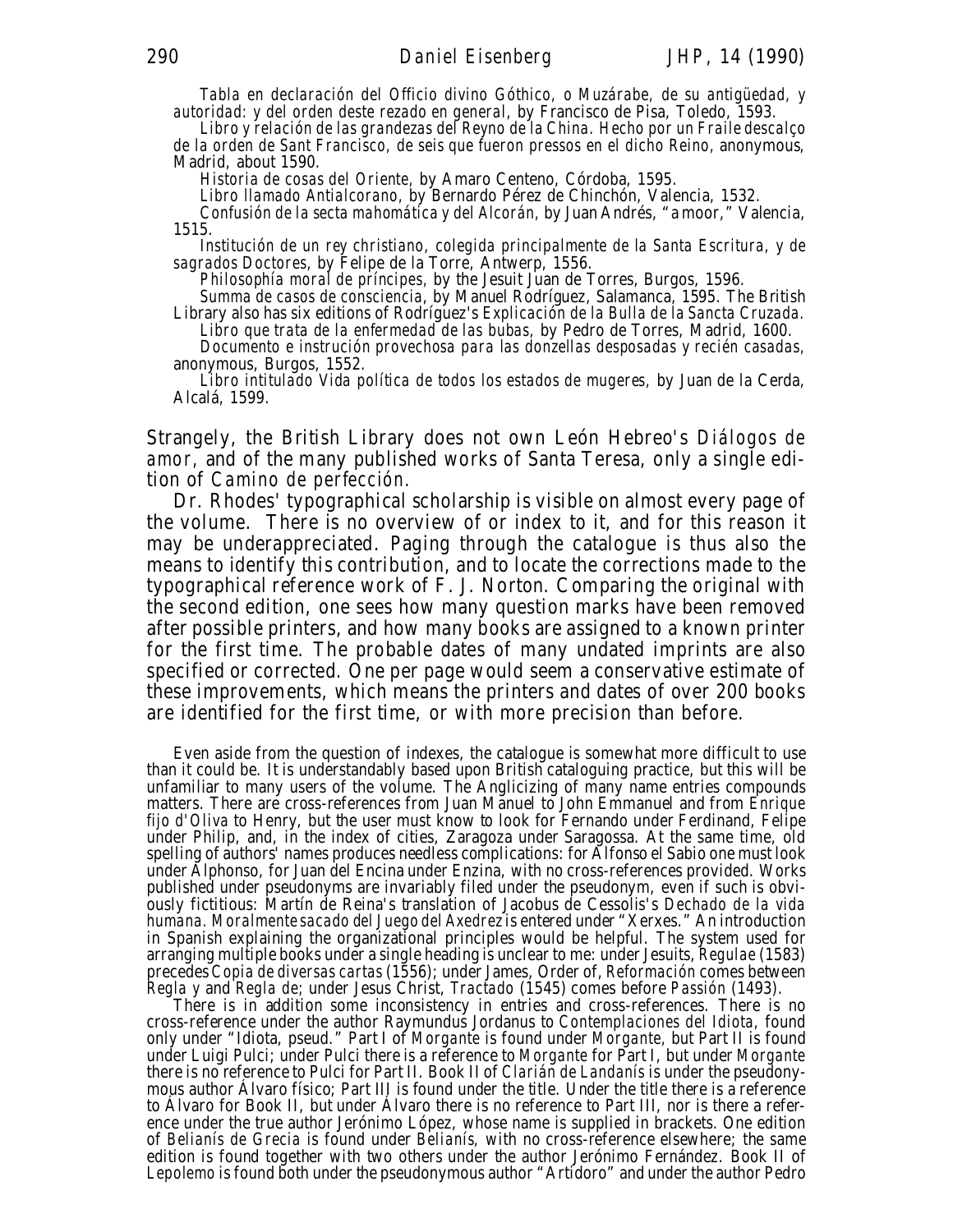de Luján, with a discrepancy in capitalization between the two entries. Under neither is there a reference to the pseudonyomous "Xarton," under whom Book I is entered. Torres Naharro's *Jacinta,* but not *Aquilana,* is entered under both the author and the title. The same copy of Castillejo's *Sermón de amores del maestro Buen Talante llamado fray Nidel de la orden del Fristel* is found under both the author and "Buen Talante." The entries are not identical, and there are no cross-references. Under "Rojas y Sandóval [sic], Bernardo de," there is a reference to "Sandoval y Rojas (Destroyed Books)." There is no such reference under Sandoval, nor are there other references in the main section to the appendix of destroyed books. Under Isabella of Valois there is a reference to Toledo, for the *Recebimiento que la ciudad de Toledo hizo a la reina doña Isabel,* but there is none to López de Hoyos' *Historia y relación verdadera de la enfermedad, felicíssimo tránsito, y sumptuosas exequías fúnebres de la…Reina.*

Some surprises: Pedro del Corral's *Crónica del rey don Rodrigo* is found only under Roderick, with no cross-reference under Corral or Rodrigo. There is no cross-reference under Garcilaso to the entry used, "Lasso de la Vega, García." Antonio de Nebrija is entered under Antonio, with a cross-reference under Nebrissa, but there are no cross-references under Alcalá to Pedro de Alcalá's *Arte para saber la lengua arábiga,* found only under Pedro, under Ginés de Sepúlveda to Genesius de Sepulveda, under Zamora or Alfonso to Alfonso de Zamora's *Loor de virtudes,* placed under Alphonsus Zamorensis. There is no reference from Paolo Giovio to the *Historia del capitán Hernando de Ávalos,* rewritten by Pedro Vallés. Flores y Blancaflor is placed under *Florio*. The *Historia del Emperador Carlo Magno*, usually associated with the name of its translator, Nicolás de Piamonte, is found only as an instruction under Jean Baignon to "see Charles I." Under Charles I nothing is found. In short, if entries familiar to Hispanists cannot be followed, more and more consistent cross-references are a desideratum.

In personal name entries, accents have been added "only when such spelling of such names agrees with modern practice" (p. viii). Complete accentuation would have been preferable, since this principle produced such strange hybrids as López de Hoios, Cristoval de Virués, and Diego Ximenez Ayllón. Many accents are missing: Gonzalez de Bovadilla, Geronimo de Lomas Cantoral, Suarez de Chaves, Suarez de Paz, Gutiérrez de los Rios, Luis del Marmol Carvajal, López de Gomara, Jeronimo de Carranza, Sanlucar (p. 232); a few are incorrect: Iñíguez (pp. 100, 263). Latin forms of names are inconsistently accented: Melchior Peláez a Meres, but Ludovicus Lopez. It is a small disappointment that in a book so extraordinarily rich in typographic devices an accent could not be used on capital vowels: Íñigo, Lobera de Ávila.

The following misprints have been spotted, in addition to those noted above. Under Balbi de Correggio, Abinde Aracz and Rodrigo de Narbacz; under Fernández de Costantina, eloqutes for eloquies. Under López de Santa Catalina, Reynos a for Reynosa; under M., D.F.R. de, Respuesta y desengano, which at least needs a *sic*; under López de Hoyos, Historia y relacio. P. 254, Enríques should be Enríquez. Under Antonio Aranda, "Ramerez" should be followed by *sic.* Juana Millián (p. 272) should be Millán; in the body two of her three books have Latin colophons, and the other gives her name as Milian, a misprint somewhere along the line. Considering the length and complexity of the volume, this is a small crop indeed.

One wishes one knew why the *Crónica de Juan segundo* is under Fernando Pérez de Guzmán (with no reference under "John" or "Juan"). *Florambel de Lucea* is indeed an original Spanish work, and Part II was published in 1532 and reprinted in 1548/1549 (Biblioteca Nacional, Madrid, R-34.803). The author "Enciso" should be mentioned. There was indeed no more of Gómez de Luque, *Celidón de Iberia.* "Juan de Enzinas," *Diálogo de amor intitulado Dórida,* is a pseudonym of Damasio de Frías; see Eugenio Asensio, "Damasio de Frías y su *Dórida*, diálogo de amor. El italianismo en Valladolid," *NRFH,* 24 (1975), 219-34. Pedro de Reinosa (entered under Reynosa) is not the author of a three-part *Orlando enamorado.* While the bibliographic problems of the book have yet to be fully clarified, Parts I and II are López de Santa Catalina's *Espejo de caballerías.* Light is probably brought to bear by Javier Gómez-Montero, "Literatura caballeresca en España e Italia (1483-1542): El *Espejo de caballerías* y sus relaciones intertextuales con el *Orlando Innamorato* y el *Amadís de Gaula*" (Ph.D. dissertation, Tréveris, 1988), not yet seen.

Increased use of the collection would be a fitting tribute to the labors of Dr. Rhodes. Even in sixteenth-century Europe, no one had access to such a multinational collection of Spanish books, much less properly catalogued. Today there are few Hispanic collections which approach the richness of that of the British Library, and none which is as easy to use. We are all in the debt of the many who contributed to the growth of the collection, to Sir Henry Thomas for its first published catalogue, and now to Dennis Rhodes for this much enlarged and improved second edition.